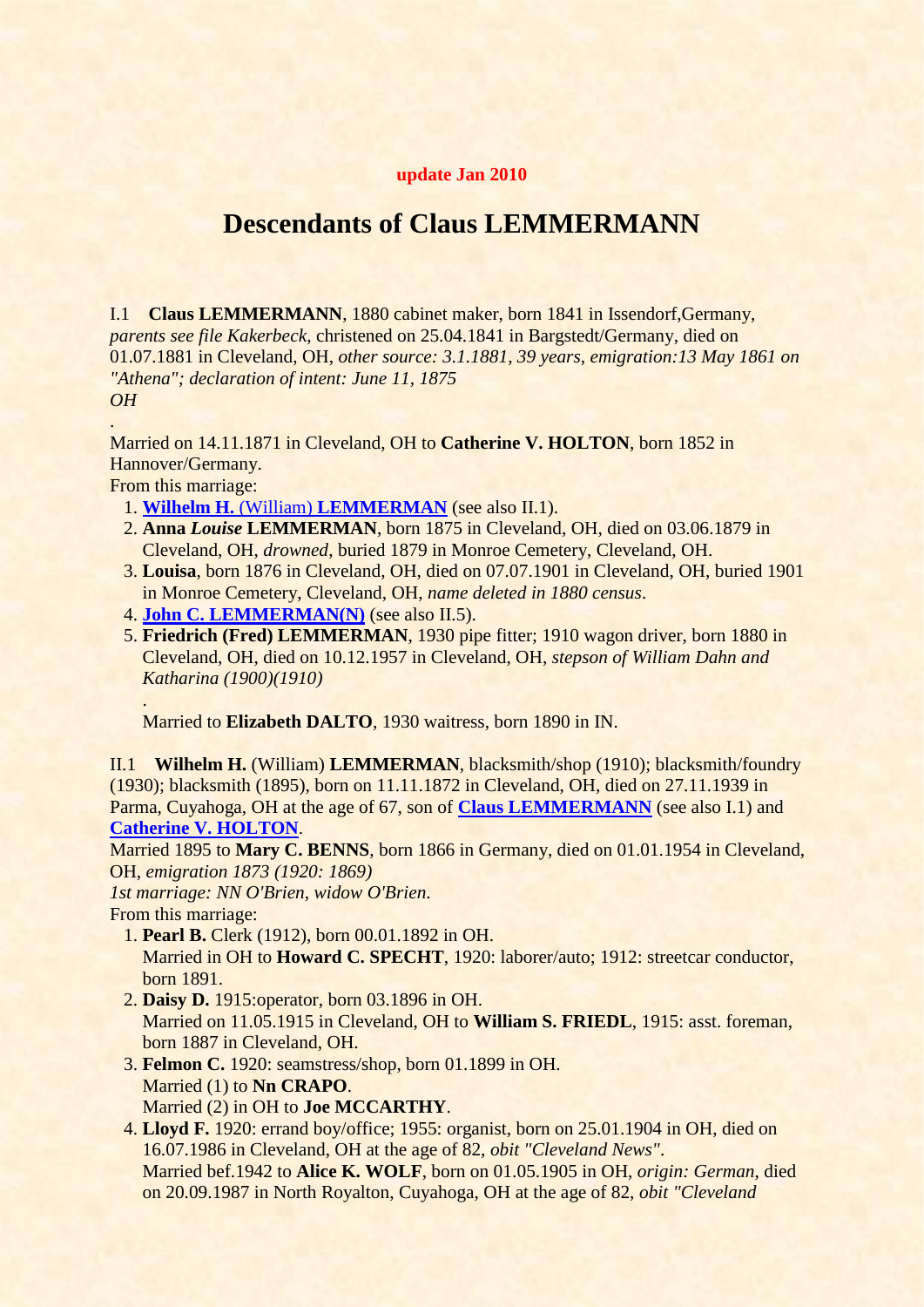<span id="page-1-2"></span>*News"; widow*. *Soc*.

<span id="page-1-0"></span>II.5 **John C. LEMMERMAN(N)**, 1920: manager/wholesome grocery; 1930:ship clerk/grocery store; 1910: builder, born on 13.03.1877 in Cleveland, OH, died on 20.02.1951 in Cleveland, OH at the age of 73, son of **[Claus LEMMERMANN](#page-0-1)** (see also I.1) and **[Catherine V. HOLTON](#page-0-2)**.

Married (1) at the age of 23 on 27.06.1900 in Cleveland, OH to **Louisa BOCKELMANN**, died on 10.05.1901 in Cleveland, OH.

Married (2) to **Margaret SPITZER**, born 1878 in CA, *parents from Germany*, died on 30.10.1935 in Cleveland, Cuyahoga, OH.

From the first marriage:

1. **[George Frank Sen. LEMMERMAN](#page-1-1)** (see also III.10).

<span id="page-1-1"></span>III.10 **George Frank Sen. LEMMERMAN**, laborer/softdrink manufactury, born on 10.05.1901 in Cleveland, OH, died on 01.03.1970 in Holmes Co., OH at the age of 68, son of **[John C. LEMMERMAN\(N\)](#page-1-0)** (see also II.5) and **[Louisa BOCKELMANN](#page-1-2)**.

Married at the age of 29 on 23.05.1930 in Cleveland, OH to **Rose REICHLIN**, 23 years old, born on 08.09.1906, died on 20.06.2001 at the age of 94.

From this marriage:

- <span id="page-1-4"></span>1. **[George Frank Jr.](#page-1-3)** (see also IV.1).
- 2. **Joan**.
	- Married to **Robert BOZAK**.
- 3. **Lois**.

Married in OH to **William FOGARTY**.

- 4. **Mary Zeno**, sister (SND).
- 5. **Rose Ann**.

<span id="page-1-3"></span>IV.1 **George Frank Jr. LEMMERMAN**, salesman, born on 03.02.1938 in Cleveland, OH, son of **[George Frank Sen. LEMMERMAN](#page-1-1)** (see also III.10) and **[Rose REICHLIN](#page-1-4)**. Married in OH to **Joanne C. HORAK**, born on 24.11.1938. From this marriage:

- <span id="page-1-8"></span>1. **[George III Joseph](#page-1-5)** (see also V.1).
- 2. **[Gene Laurence](#page-1-6)** (see also V.3).
- 3. **[Gerald Michael](#page-1-7)** (see also V.5).

<span id="page-1-5"></span>V.1 **George III Joseph LEMMERMAN**, born on 19.08.1961, son of **[George Frank Jr.](#page-1-3)  [LEMMERMAN](#page-1-3)** (see also IV.1) and **[Joanne C. HORAK](#page-1-8)**.

Married to **Donetta L. BOWEN**, born 1961. From this marriage:

- 1. **Chad**.
- 2. **Lindsay**.

<span id="page-1-6"></span>V.3 **Gene Laurence LEMMERMAN**, born on 31.05.1970, son of **[George Frank Jr.](#page-1-3)  [LEMMERMAN](#page-1-3)** (see also IV.1) and **[Joanne C. HORAK](#page-1-8)**.

Married to **Kimberley A. BLAGG**, born on 24.04.1971.

From this marriage:

- 1. **Brittany**.
- 2. **Brandon**.

<span id="page-1-7"></span>V.5 **Gerald Michael LEMMERMAN**, *1986 graduate of Strongsville, OH, High School*, son of **[George Frank Jr. LEMMERMAN](#page-1-3)** (see also IV.1) and **[Joanne C. HORAK](#page-1-8)**.